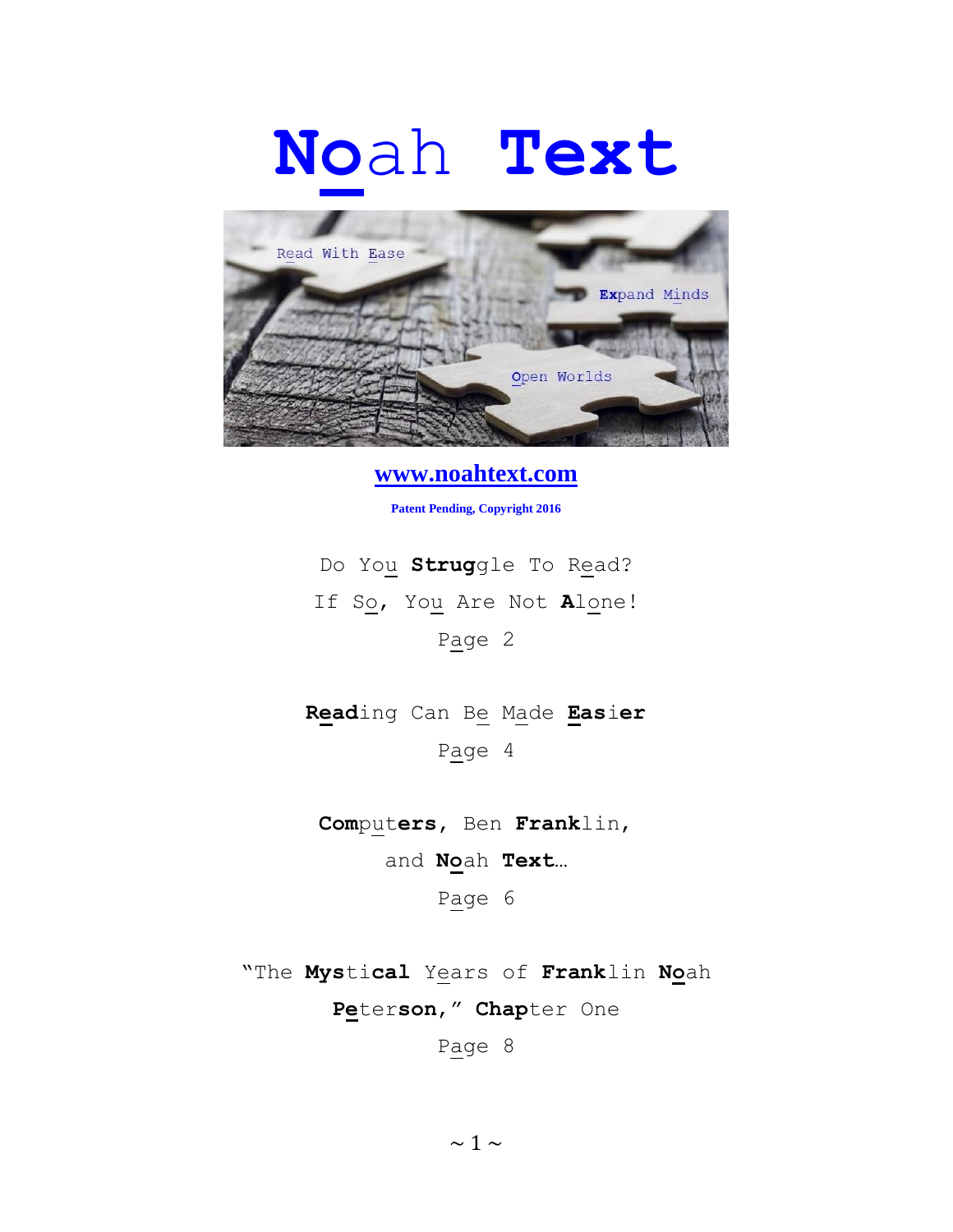Do You **Strug**gle To Read? If So, You Are Not **A**lone!



For some kids, **learn**ing to read can be **ver**y, **ver**y **dif**fi**cult**, and if you are one of those kids, please do not feel **a**shamed. You are not **a**lone! In fact, some of the most **suc**cess**ful**, **smart**est **peo**ple in the world **strug**gled to learn to read.

Some **old**er kids and **a**dults read well **e**nough to get by, but feel **nerv**ous when they are **re**quired to read **a**loud. They still **strug**gle with **cer**tain words when they read, so they find **read**ing **ex**haust**ing**. **Sad**ly, it makes them not want to read at all.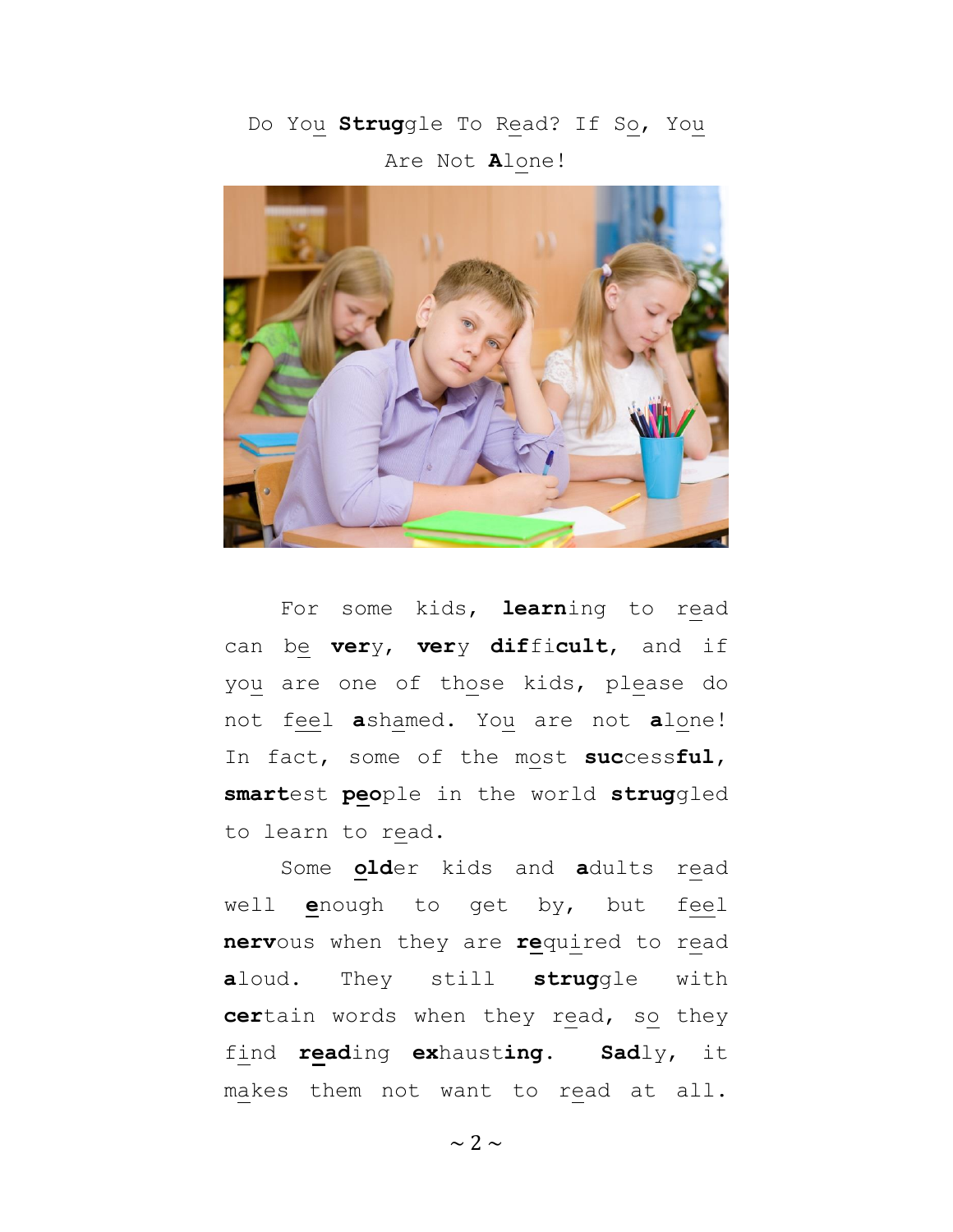But there's **noth**ing like **get**ting lost in a book that makes your **im**ag**i**na**tion** soar! And there's **noth**ing like **read**ing **a**bout your **fa**vor**ite sub**jects to learn more **a**bout the world **a**round you!

I love to look things up and read **a**bout them. In fact, I **of**ten look things up to find **an**swers to my most **press**ing **prob**lems. That's how I came up with this **fun**ny **look**ing text you are **read**ing right now. It's called **No**ah **Text**, and I **de**signed it **af**ter I worked with my own child that **strug**gled with **read**ing. And all the **read**ing that I did **con**vinced me that this text can help a lot of kids and **a**dults that **strug**gle with **read**ing.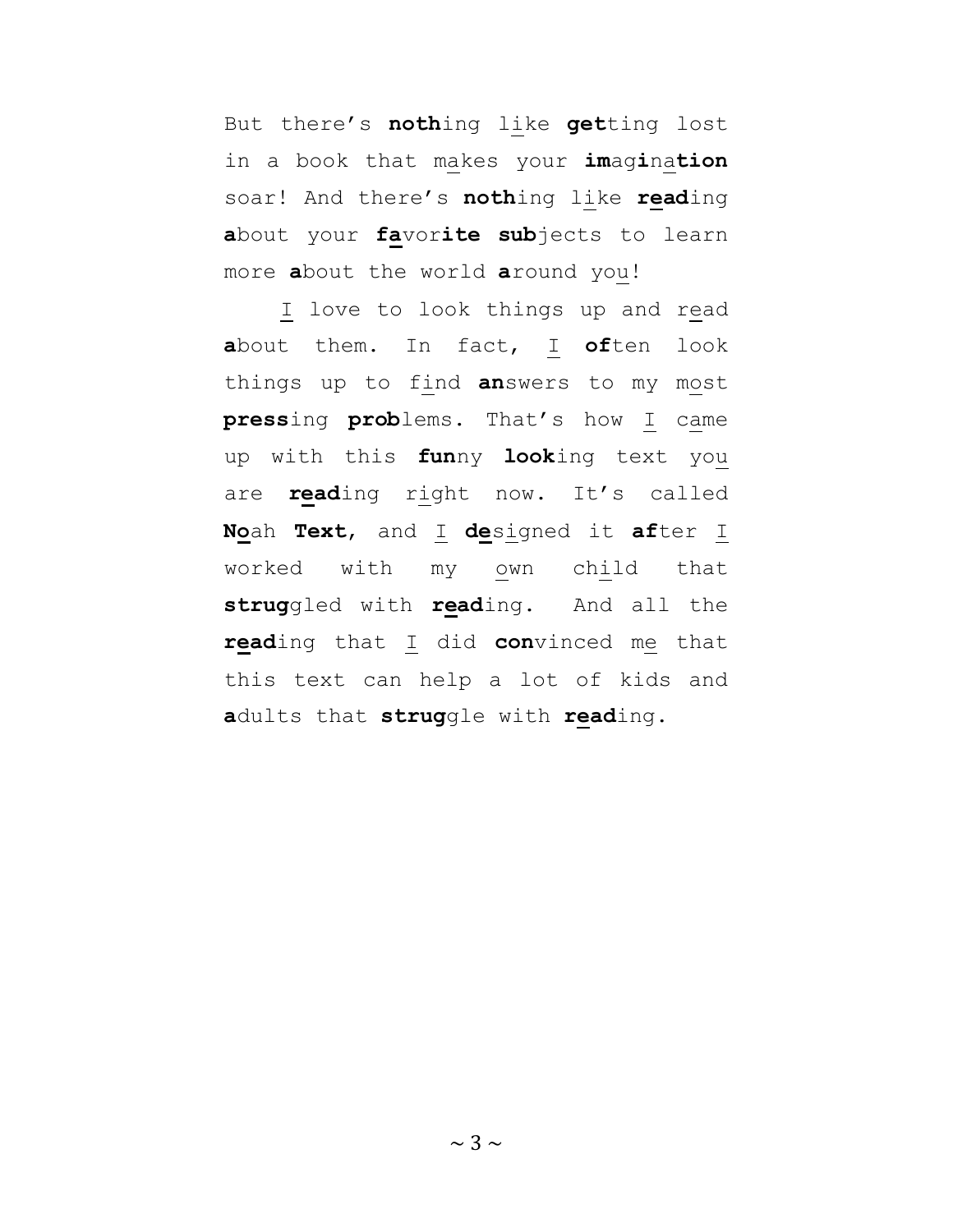**Read**ing Can Be Made **Eas**i**er**



The **Eng**lish **writ**ing **sys**tem is one of the most **com**plex **writ**ing **sys**tems in the world. It's so **com**plex, it takes our **stu**dents much **long**er to learn to read **com**pared to **coun**tries with **sim**pler **writ**ing **sys**tems. Thus, I want to **con**grat**u**late you for **work**ing so hard to **mas**ter the **Eng**lish **writ**ing **sys**tem! And **hope**ful**ly**, you will find **No**ah **Text** to be a **help**ful tool to **con**tin**ue** on to be the best **read**er **ev**er!

**Sim**ple **writ**ing **sys**tems have clear **syl**la**ble** breaks. **Syl**la**bles** are **crit**i**cal** word **pat**terns, so it is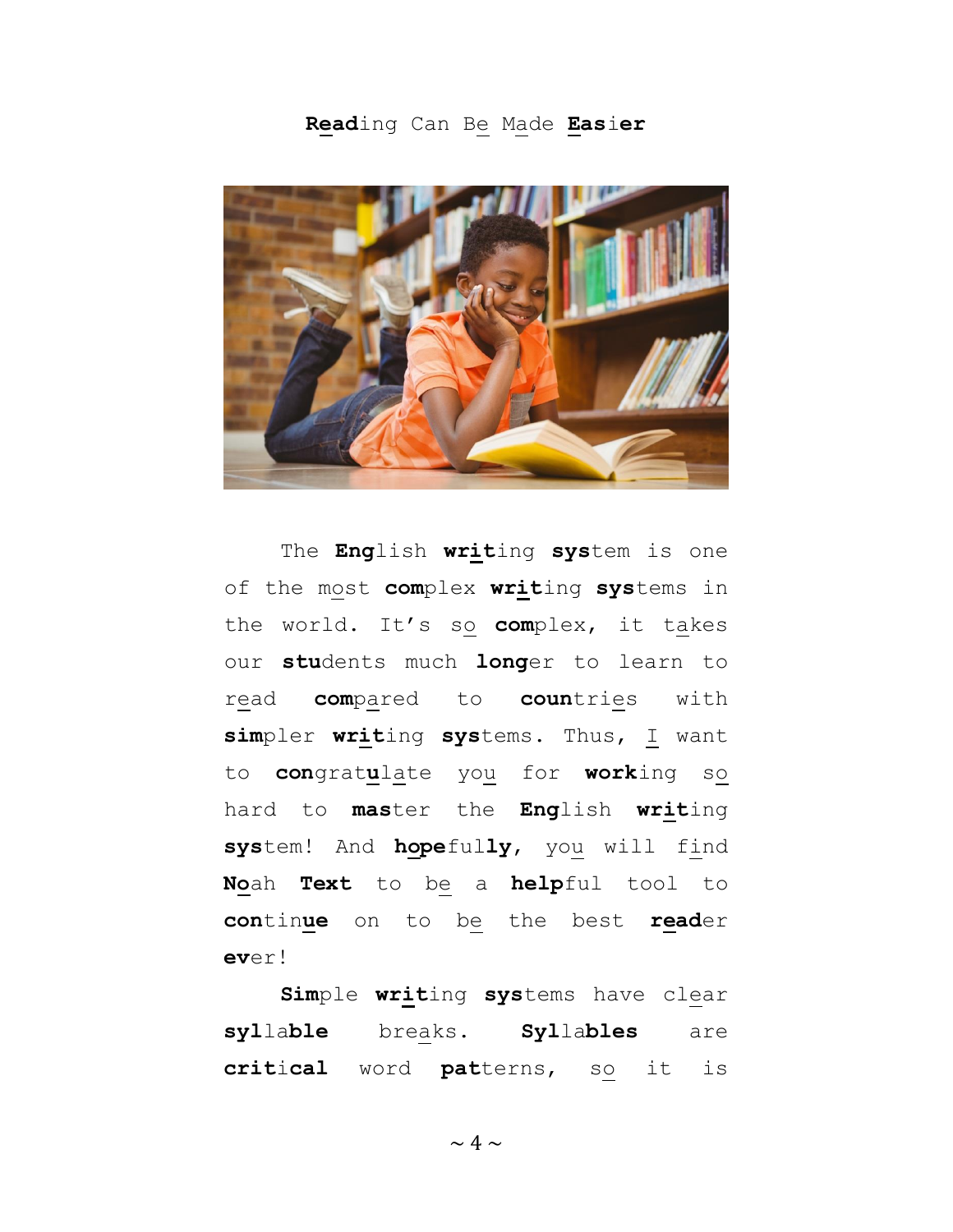**im**por**tant** for you to know where they are in a word. That's why **No**ah **Text high**lights them in words. As well, **sim**ple **writ**ing **sys**tems have clear **vow**el **mark**ers. That's why some **lan**guag**es** use **a**cute **ac**cent marks. And that's why **No**ah **Text un**der**lines** long **vow**els. You know long **vow**els, those **let**ters that say their own name.

For some kids and **a**dults, it takes a **lit**tle while to get used to **No**ah **Text**, but once they do get used to it, they find it **ver**y **help**ful. Some kids and **a**dults take right off with it! **Al**so, I find **peo**ple that are new to **read**ing **Eng**lish find it **ver**y **help**ful. And the best part **a**bout **No**ah **Text** is that you are **learn**ing to be a **bet**ter **read**er as you read. As they say, "The more you read, the **bet**ter you will be!" The more words you are **a**ble to read on your own with **No**ah **Text**, the more **like**ly you are **go**ing to be **a**ble to read them on your own in plain text.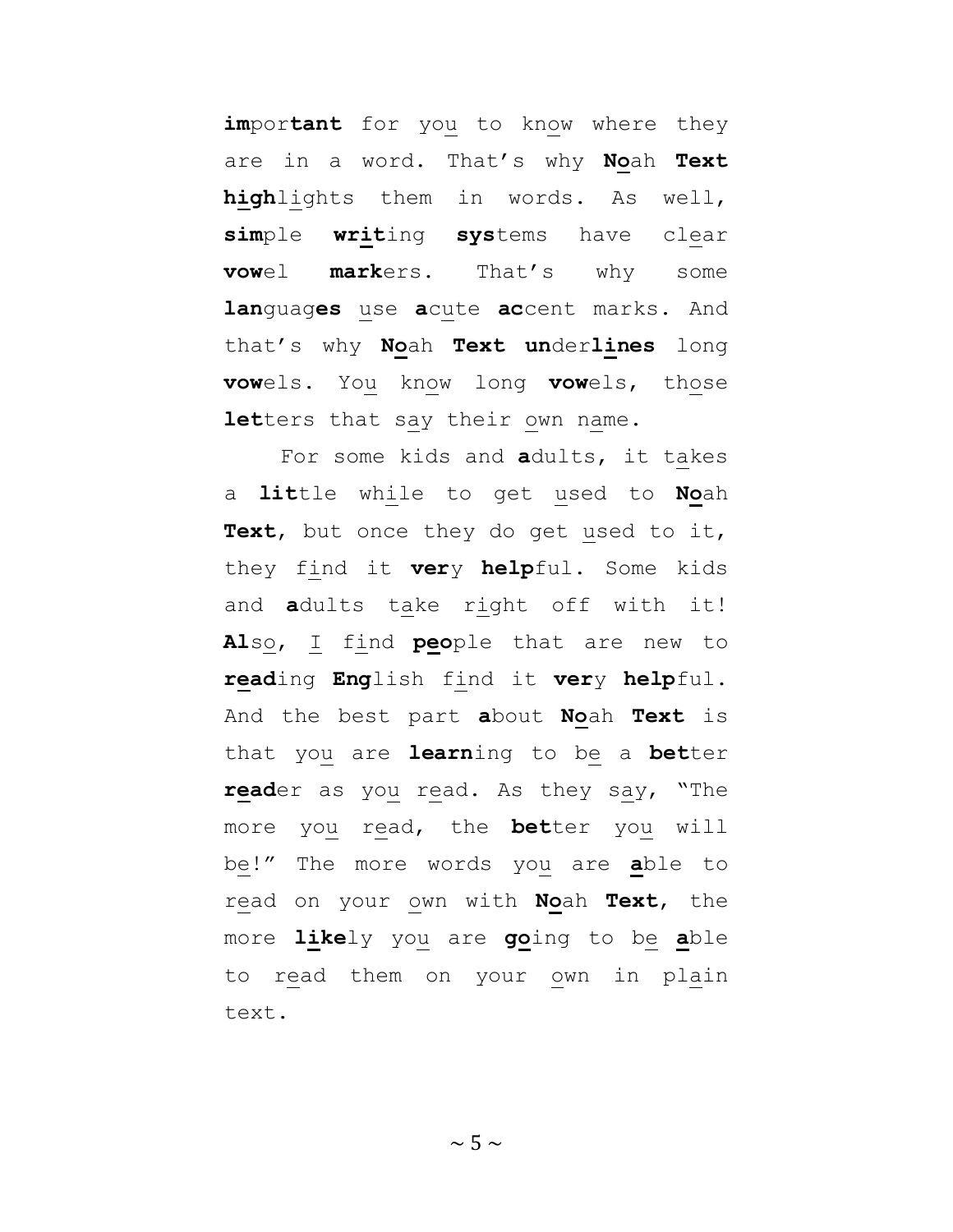**Com**put**ers,** Ben **Frank**lin,

and **No**ah **Text**…



You know how you look up **di**rec**tions** on your **com**put**er** or phone to get to where you want to go? **No**tice how they **al**ways show you a map **high**light**ing** the route and road names. They don't just show you the map. Well, **No**ah **Text** does the same. It **high**lights **syl**la**bles** and long **vow**els to help you read **in**de**pend**ent**ly**, with ease and **con**fi**dence**. **No**ah **Text** is **giv**ing you the key to the map! It's **help**ing you find your own way!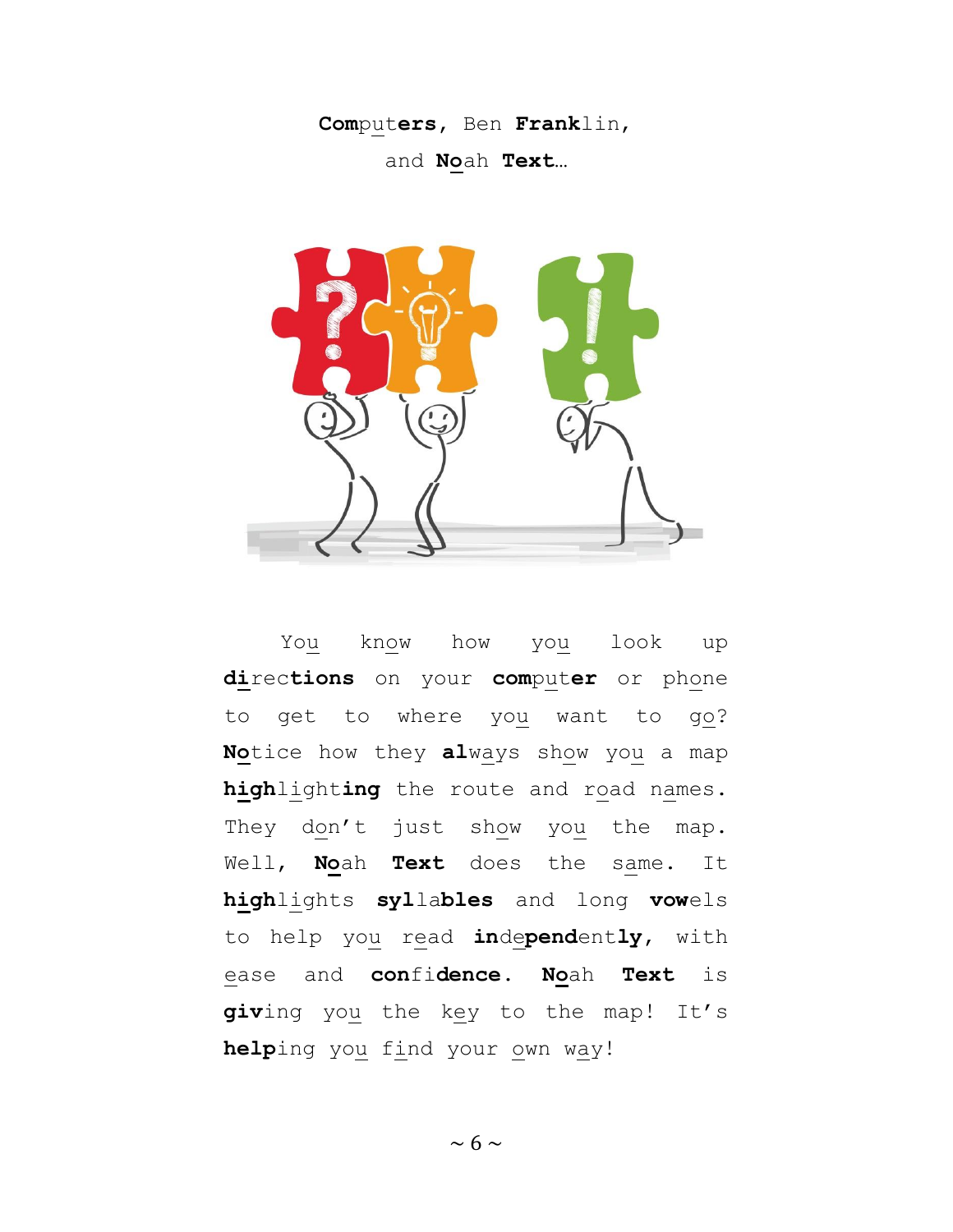And guess what? You know those great men by the names **Ted**dy **Roo**se**velt** and **Ben**ja**min Frank**lin… They knew our **writ**ing **sys**tem was **ver**y **com**plex, and they **want**ed to do **some**thing **a**bout it to make **read**ing **eas**i**er** for our **cit**i**zens**. Could **No**ah **Text** be the key they were **look**ing for?

**Cur**rent**ly**, **No**ah **Text** has its own book **se**ries **a**bout time **trav**el that both kids and **a**dults **en**joy. It's called "The **Mys**ti**cal** Years of **Frank**lin **No**ah **Pe**ter**son**." As well, **oth**er **au**thors are **look**ing to have their books in **No**ah **Text**. **Be**fore long, you may find **No**ah **Text** in **news**pa**pers** and **mag**a**zines**. This will **al**low **eve**ry**one** to **be**come **in**de**pend**ent, **con**fi**dent read**ers! **Would**n't that be **awe**some!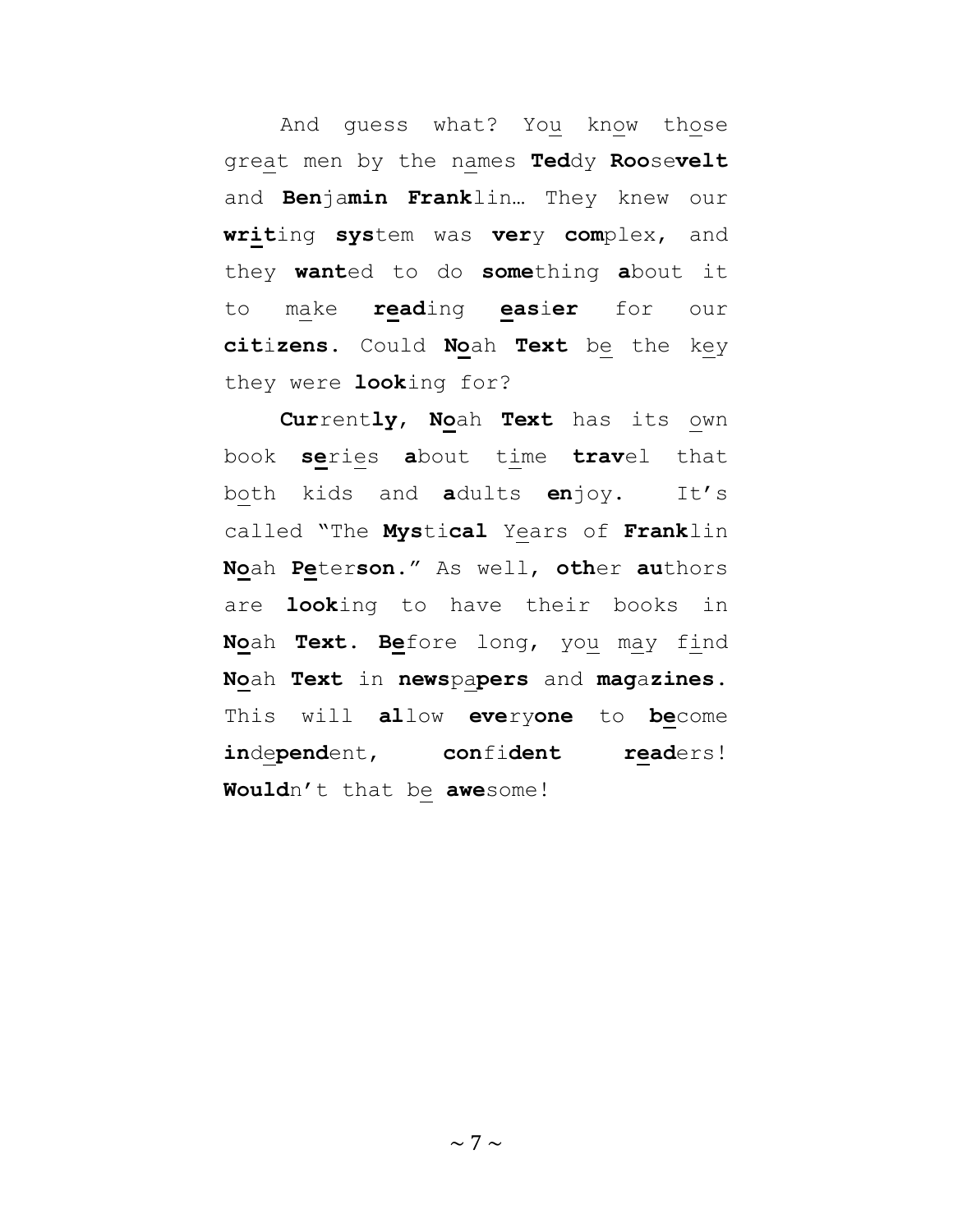## "The **Mys**ti**cal** Years of **Frank**lin **No**ah **Pe**ter**son**"



**Chap**ter One A Boy Named Frank

**Frank**lin **No**ah **Pe**ter**son** lives in a small New **Eng**land **coast**al town called Port **Jo**nah. Frank, as he is called by friends and **fam**i**ly**, is twelve years old. He has **wav**y blond hair, big blue eyes, and is of **av**er**age** build for his age. Some would say he's a **lit**tle **quirk**y. He loves **an**i**mals** and all things **na**ture **af**fords. He loves to build **cra**zy **struc**tures in his **back**yard, **es**pe**cial**ly for his **back**yard **chick**ens, to which he has **as**cribed **var**i**ous** names. And he loves to draw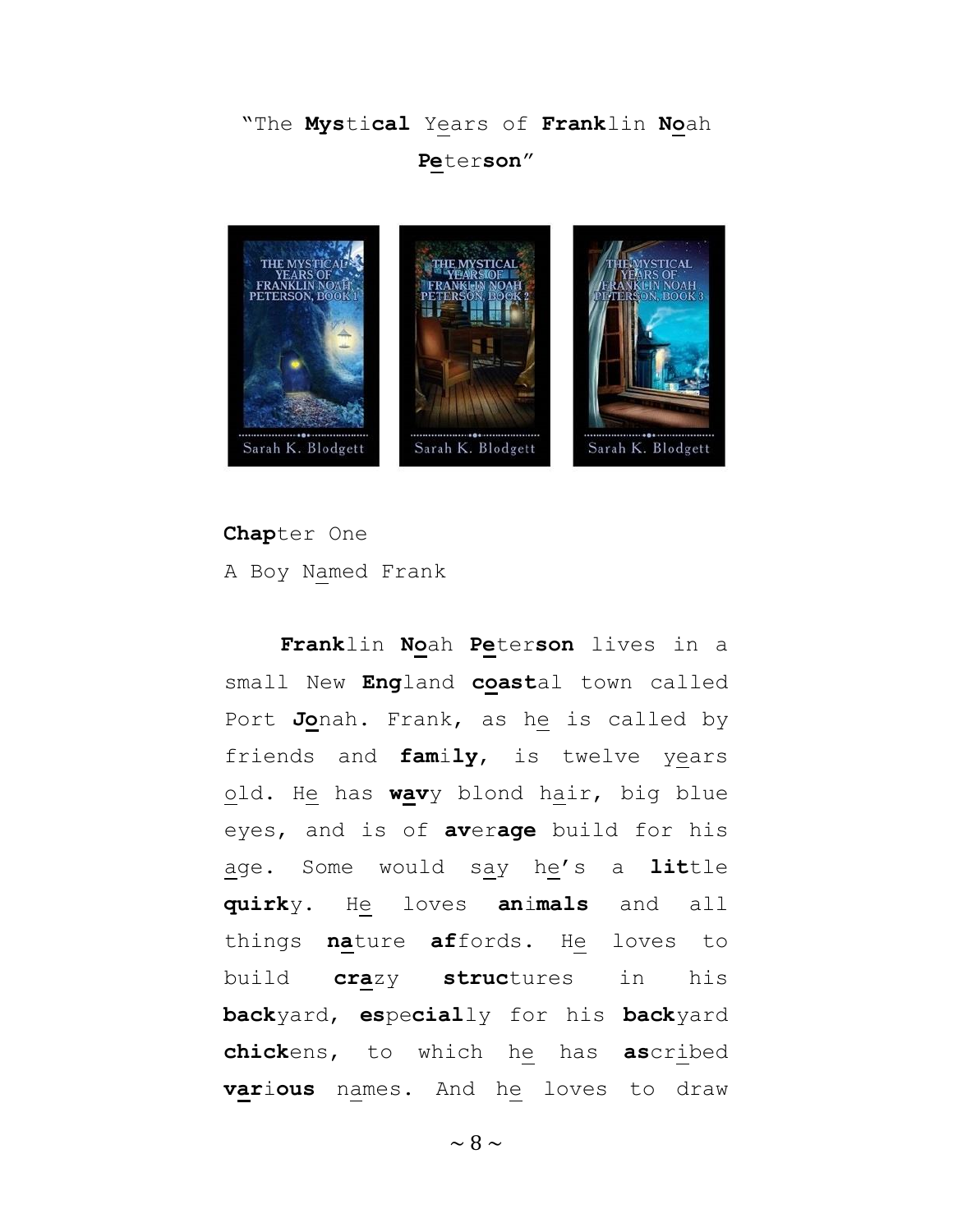and read late **in**to the night with his **flash**light tucked **un**der his **cov**ers. **Al**though he may be **con**sid**ered quirk**y, he is **ver**y **eas**y**go**ing and well liked. He has three close friends, whom he has known since **pre**school: **Jar**ed **Dix**on, **Char**lie **Ad**ams, and **Ty**ler **Ja**cob**son**. **Jar**ed would be **con**sid**ered** his **clos**est, **how**ev**er**.

Frank lives with his **par**ents and nine-year-old **sis**ter, **Iz**zy, in a large two-**sto**ry home built in the mid-1800s for a sea **cap**tain named **Je**di**di**ah Smith and his **fam**i**ly**. The house is **ver**y big and **air**y and **e**ven has an old **wid**ow's watch perched at the top. **Al**though the home is **ver**y old and was once **ver**y **di**lap**i**dat**ed**, Frank's **par**ents, **Em**i**ly** and **No**ah, **lov**ing**ly re**stored it, such that it is **ver**y **com**fort**a**ble and **co**zy. Frank loves **eve**ry**thing a**bout his house. He knows **eve**ry nook and **cran**ny, and **through**out the years, he has **con**jured up **sev**er**al** make-**be**lieve worlds that **ex**ist in each and **eve**ry room, **in**clud**ing** the **mys**te**ri**ous and **mag**i**cal wid**ow's watch.

 $\sim$  9  $\sim$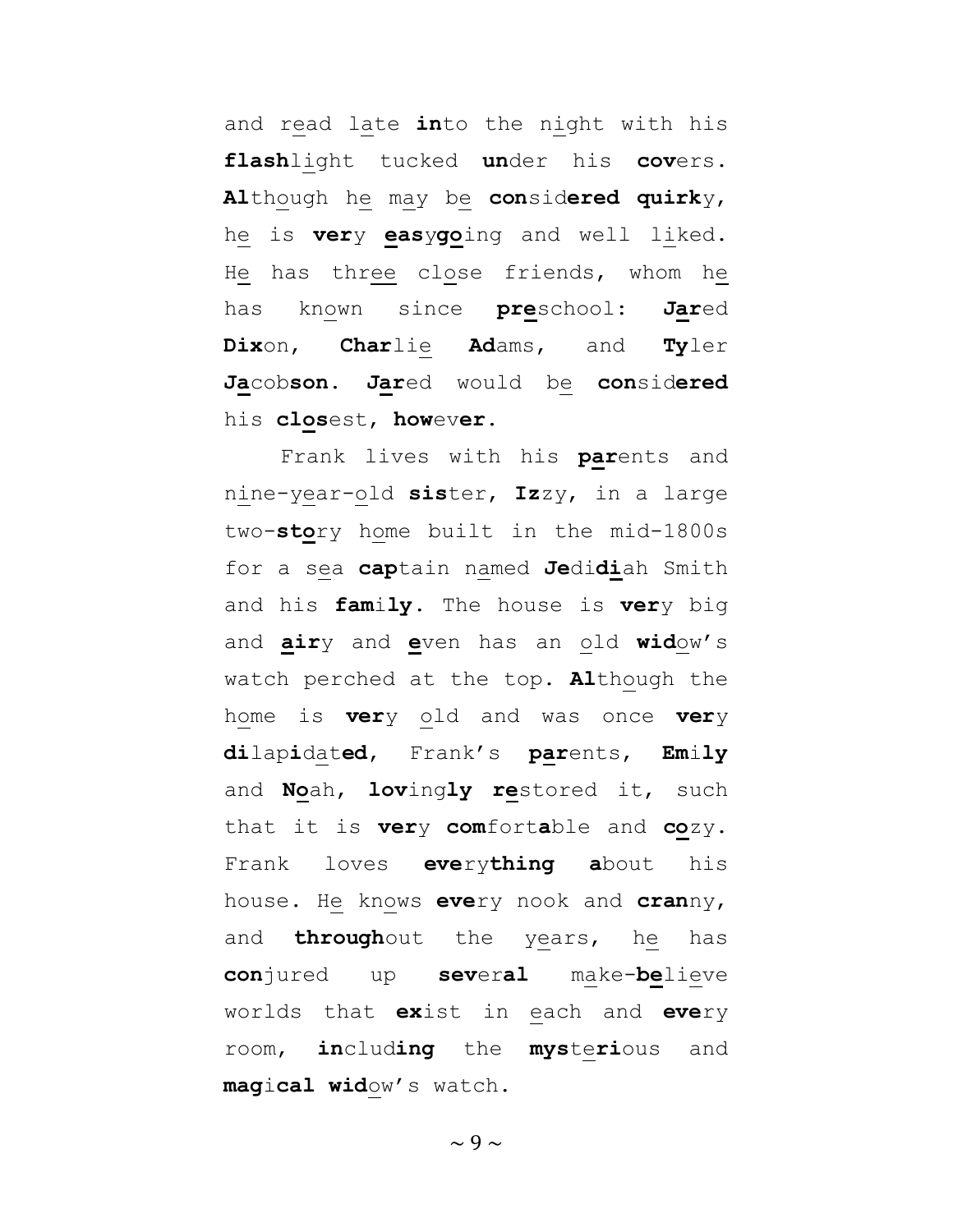On this **par**tic**u**lar crisp **au**tumn day, he **a**wak**ens** to the smell of the most **de**li**cious break**fast **fath**om**a**ble. This is part of the **Pe**ter**son hol**i**day tra**di**tion**, you see, as it's no **or**di**nar**y **morn**ing. It's **Hal**low**een morn**ing, and as far as Frank is **con**cerned, it's the most **mag**i**cal** and fun **hol**i**day** of the year. His **moth**er came up with this **tra**di**tion** some years **a**go, and it is one of those things both Frank and **Iz**zy look **for**ward to each year — a **de**li**cious**, **spe**cial **break**fast to kick off the day.

This **morn**ing, all Frank can smell is a **mix**ture of **ap**ple pie and **sau**sage. Not **ex**act**ly** sure what his **moth**er is **sur**pris**ing** them with this year, he can **on**ly **won**der. He can't help but laze in bed **a**while, **how**ev**er**, **star**ing out the **win**dow, **won**der**ing** what the day has in store for him. He can see **a**bove the front porch roof and **on**to their front yard, which is **cov**ered with leaves that have **fall**en from their **beau**ti**ful**, now quite **na**ked **ma**ple tree. **Lean**ing **a**gainst the tree is a **scare**crow they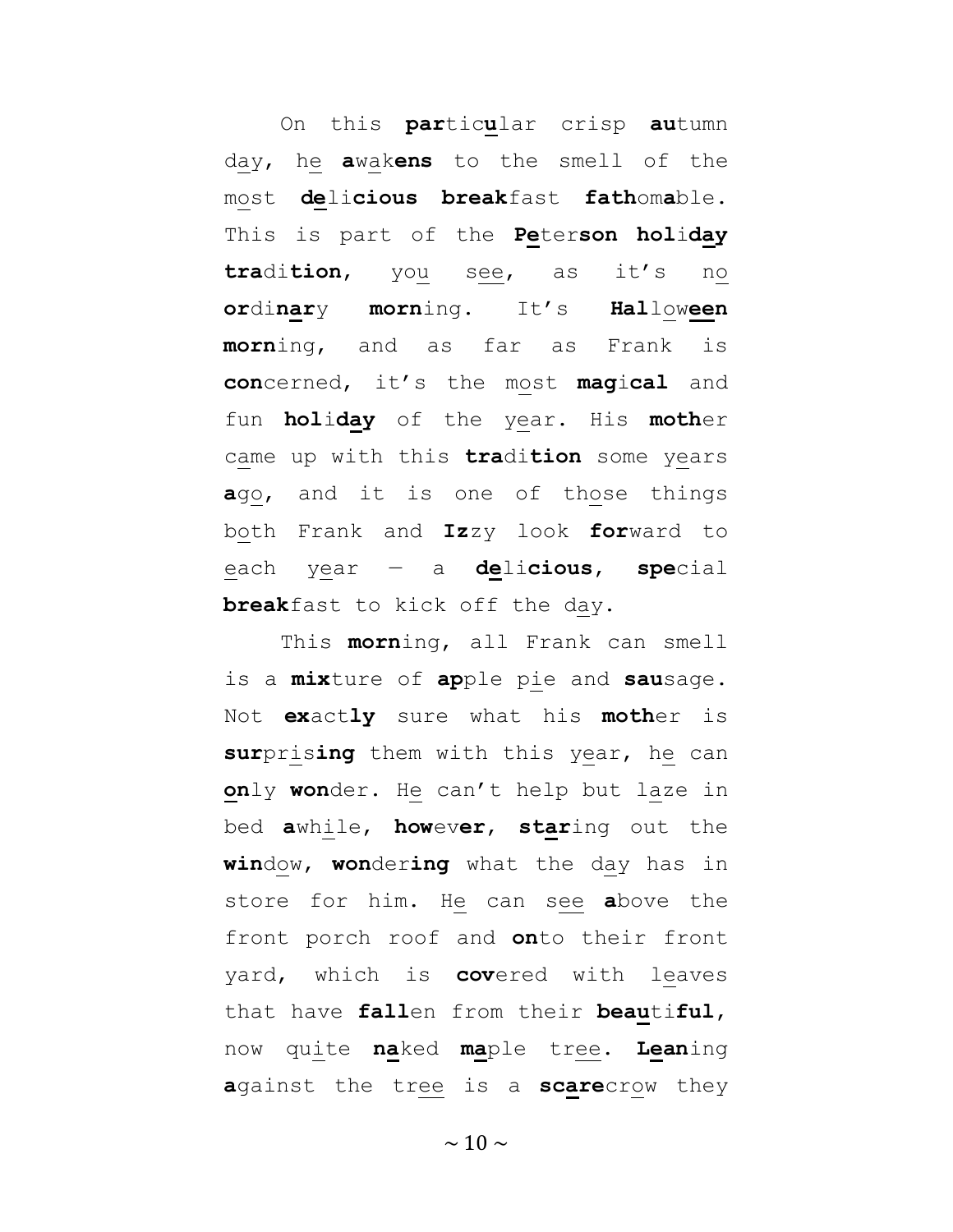made with a pair of old jeans, a **flan**nel shirt, and a big straw hat. **A**bove that is **Iz**zy and Frank's tree house that Frank built with his **fa**ther. On the **low**er limbs of the tree, Frank and **Iz**zy hung ghosts made of white sheets; he can see them **sway**ing **slight**ly with the light **morn**ing breeze.

Frank's **bed**room is **ver**y **co**zy. In one **cor**ner, he has a **mul**ti**col**ored kite **hang**ing from the **ceil**ing. He saved up for it last year and bought it this past spring. Frank is quite proud of that kite; the tail wraps **a**long the edge of the whole **ceil**ing of his room. In **an**oth**er cor**ner, he has a **book**case filled with his **col**lec**tion** of rocks and all things **nat**u**ral**, **a**long with his books and **draw**ing **sup**plies. **A**side the **book**case, he has a huge **buck**et of old **Le**gos he's **start**ing to **out**grow but **re**fus**es** to **ev**er part with. And of course, what makes his room the **co**zi**est** is his all-time best friend, who **loung**es at the edge of his bed each night and is still **hang**ing